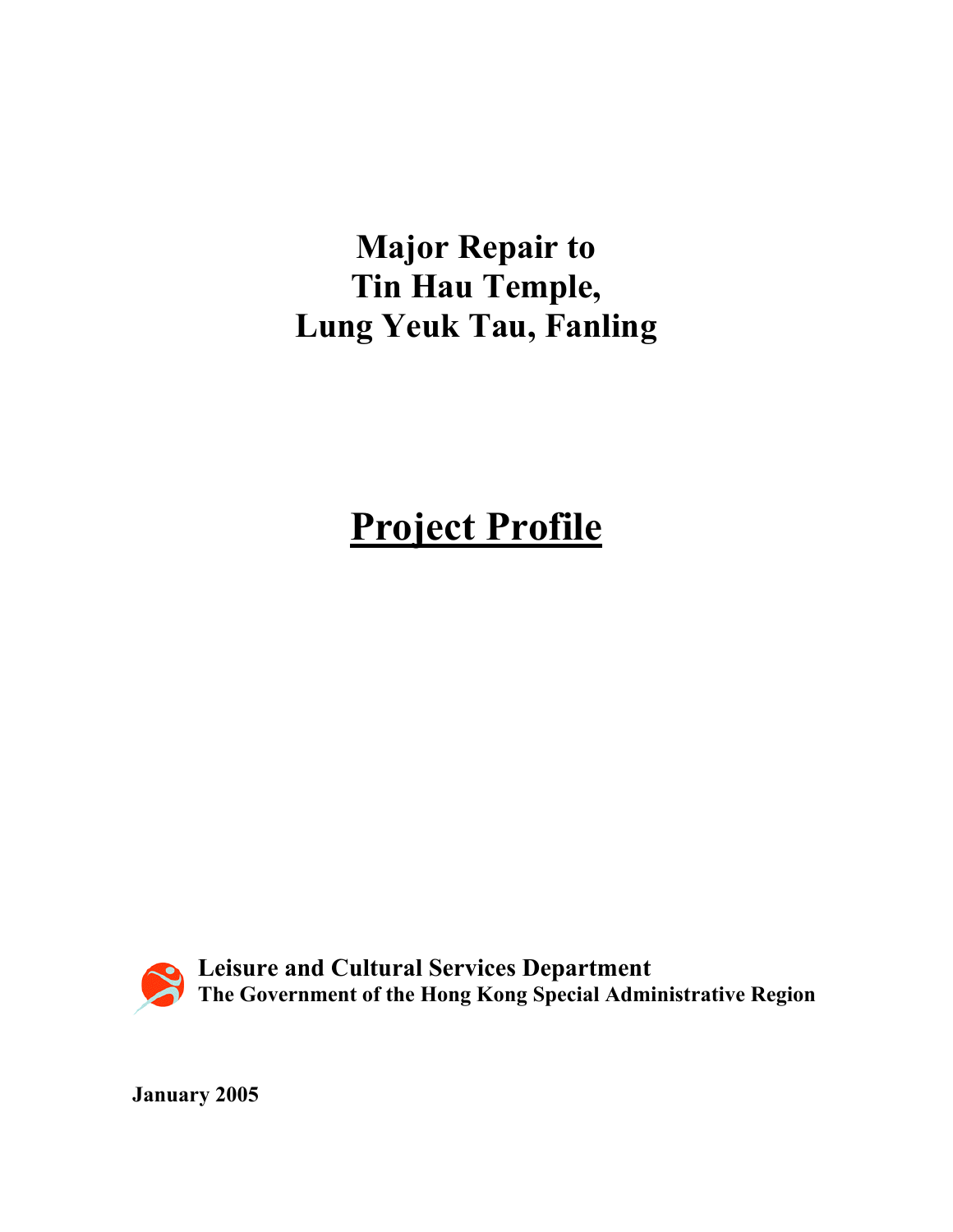# **Major Repair to Tin Hau Temple Lung Yeuk Tau, Fanling**

# **Project Profile**

## **Contents**

| 1.               |     |                                                            |                |  |  |  |
|------------------|-----|------------------------------------------------------------|----------------|--|--|--|
|                  | 1.1 |                                                            | $\mathbf{1}$   |  |  |  |
|                  | 1.2 |                                                            | $\mathbf{1}$   |  |  |  |
|                  | 1.3 |                                                            | $\mathbf{1}$   |  |  |  |
|                  | 1.4 |                                                            | $\overline{2}$ |  |  |  |
|                  | 1.5 |                                                            | $\overline{2}$ |  |  |  |
|                  | 1.6 | Number and Type of Designated Project to be Covered by the |                |  |  |  |
|                  |     |                                                            | $\overline{2}$ |  |  |  |
|                  |     |                                                            | $\overline{2}$ |  |  |  |
|                  | 1.8 |                                                            | $\overline{2}$ |  |  |  |
| $\boldsymbol{2}$ |     | <b>OUTLINE OF PLANNING AND IMPLEMENTATION</b>              |                |  |  |  |
|                  |     | $\mathbf{3}$                                               |                |  |  |  |
|                  | 2.1 |                                                            | 3              |  |  |  |
|                  | 2.2 |                                                            | $\overline{3}$ |  |  |  |
|                  | 2.3 |                                                            | $\overline{3}$ |  |  |  |
|                  | 24  | Partial Reconstruction of the Chinese Tiled Roof           | $\overline{3}$ |  |  |  |
|                  | 2.5 |                                                            | $\overline{4}$ |  |  |  |
|                  | 2.6 |                                                            | $\overline{4}$ |  |  |  |
| 3.               |     | <b>MAJOR ELEMENTS OF THE SURROUNDING</b>                   |                |  |  |  |
|                  |     |                                                            | 5              |  |  |  |
|                  |     |                                                            |                |  |  |  |
| 4.               |     | POSSIBLE IMPACTS ON THE ENVIRONMENT                        | 5              |  |  |  |
|                  |     |                                                            | 5              |  |  |  |
|                  | 4.2 |                                                            | 5              |  |  |  |
|                  | 4.3 |                                                            | 6              |  |  |  |
|                  | 4.4 |                                                            | 6              |  |  |  |
|                  | 4.5 |                                                            | 6              |  |  |  |
|                  | 4.6 |                                                            | 6              |  |  |  |
|                  |     |                                                            |                |  |  |  |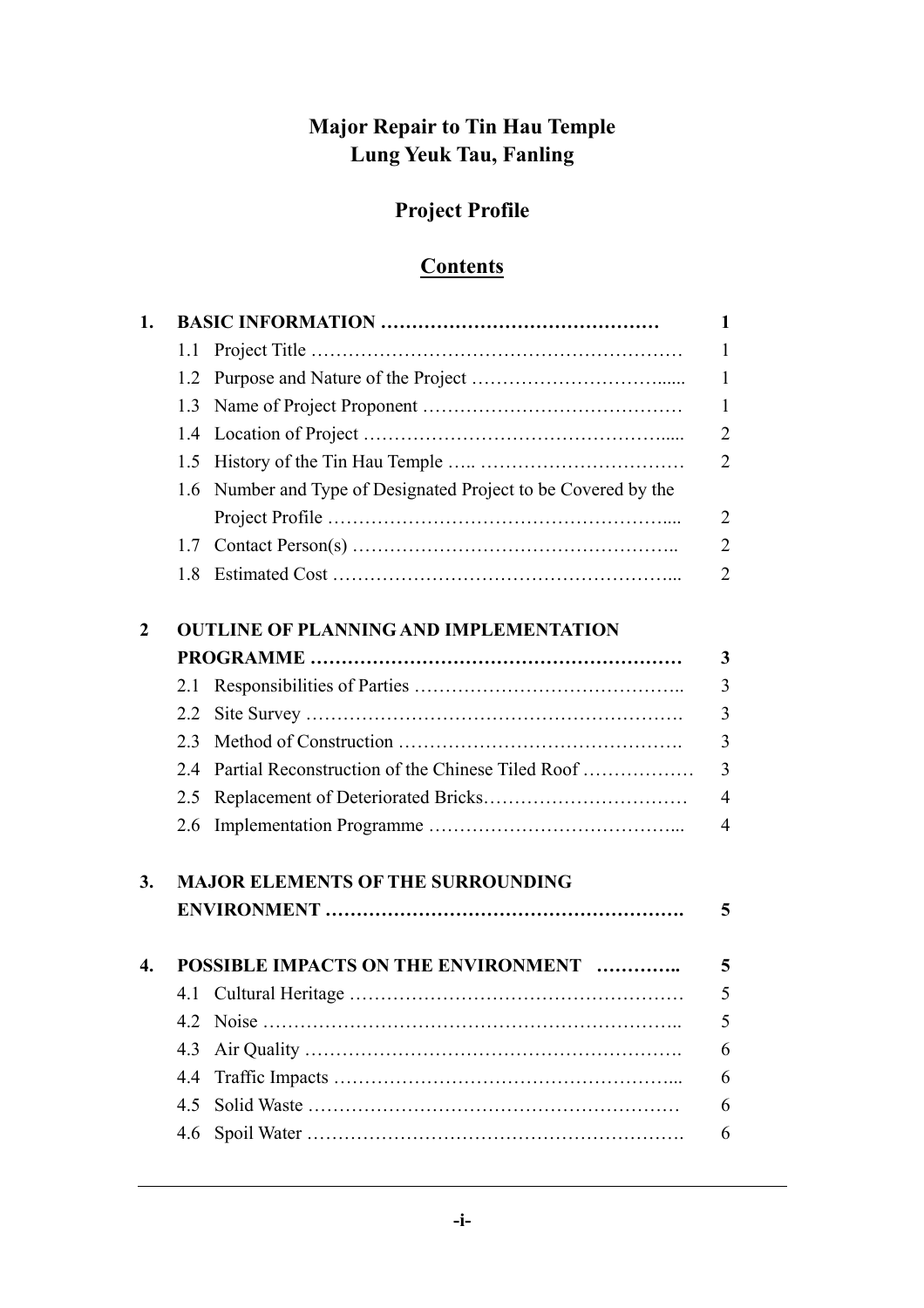|    | 4.7                                |                                                | 7  |  |  |
|----|------------------------------------|------------------------------------------------|----|--|--|
|    | 4.8                                |                                                | 7  |  |  |
| 5. |                                    | <b>ENVIRONMENTAL PROTECTION MEASURES TO BE</b> |    |  |  |
|    | <b>INCORPORATED IN THE DESIGN </b> |                                                |    |  |  |
|    | 5.1                                | Measures to Minimize Environmental Impacts     | 7  |  |  |
|    | 5.2                                |                                                |    |  |  |
|    | 5.3                                |                                                |    |  |  |
|    | 5.4                                |                                                |    |  |  |
|    | 5.5                                |                                                |    |  |  |
|    | 5.6                                |                                                |    |  |  |
|    | 5.7                                |                                                |    |  |  |
|    | 5.8<br>5.9 Monitoring              |                                                |    |  |  |
|    |                                    |                                                |    |  |  |
|    |                                    |                                                |    |  |  |
| 6. |                                    | USE OF PREVIOUSLY APPROVED EIA REPORTS         | 11 |  |  |
| 7. |                                    |                                                | 11 |  |  |
|    | <b>APPENDIX</b>                    |                                                |    |  |  |
|    | Appendix I                         | Working Boundary of the Project                |    |  |  |
|    | Appendix II                        | Photos Showing the Deteriorated                |    |  |  |
|    |                                    | Components of the Temple                       |    |  |  |
|    | Appendix III to V                  | Drawings Showing the Proposed Works            |    |  |  |
|    | Appendix VI                        | <b>Summary of Mitigation Measures</b>          |    |  |  |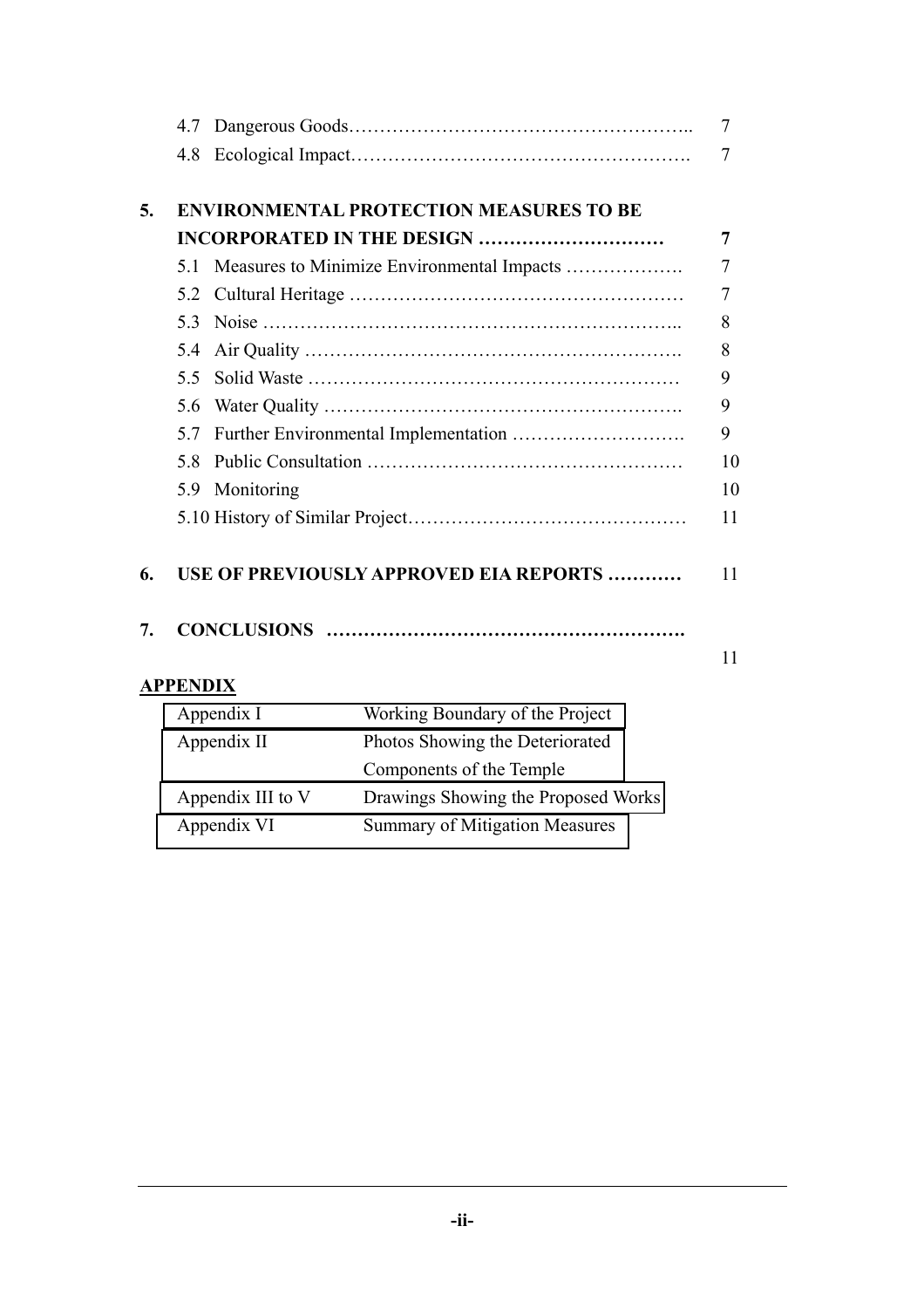## **1. BASIC INFORMATION**

#### **1.1 Project Title**

Major repair to Tin Hau Temple, Lung Yeuk Tau, Fanling.

#### **1.2 Purpose and Nature of the Project**

- 1.2.1 The purpose of the project is to reconstruct the roof, to carry out internal and external redecorations and to undertake minor repairs and restorations as necessary to the Tin Hau Temple, Lung Yeuk Tau, Fanling (hereafter "the temple") (Location plan showing the project area is at Appendix I).
- 1.2.2 The main roof of the temple is affected by termite infestation which has weakened the roof purlins. Temporary termite treatment has been arranged by the Antiquities and Monuments Office (AMO) while awaiting funding for a permanent solution. Also, the plaster and paintings on the internal walls of the temple have peeled-off and the flooring finishes have deteriorated (Photos showing the deteriorated components of the temple are at Appendix II). As the AMO has the responsibility to keep Hong Kong's declared monuments in a sound maintenance condition, a major repair project for this Tin Hau Temple is proposed and funded by the AMO.
- 1.2.3 The repairs strategy and a draft specification was prepared by the Architectural Services Department (Arch SD) and vetted and agreed by the AMO. The work consists of the following major repair items and ancillary work:
	- (i) Dismantling defective roof structure, including roofing tiles, purlins and truss system. Reconstruct the roof with termite-proofed roof timber and new tiling as necessary. Also, repair and re-paint the ridge and gable ridge.
	- (ii) Re-plaster and re-paint the internal walls of the temple.
	- (iii) Clean, repair and re-point the external wall and "dentist" replacement to individual damaged bricks. Also, re-paint the frieze of the external wall with matching original form.
	- (iv) Repair and re-paint the timber doors, wooden frame and the windows.
	- (v) Dismantle, supply and install lightening system for defective roof. Also, supply and install new conduits and cables.
- 1.2.4 Drawings showing the proposed work are attached at Appendix III to V.

#### **1.3 Name of Project Proponent**

Antiquities and Monuments Office (AMO), Leisure and Cultural Services Department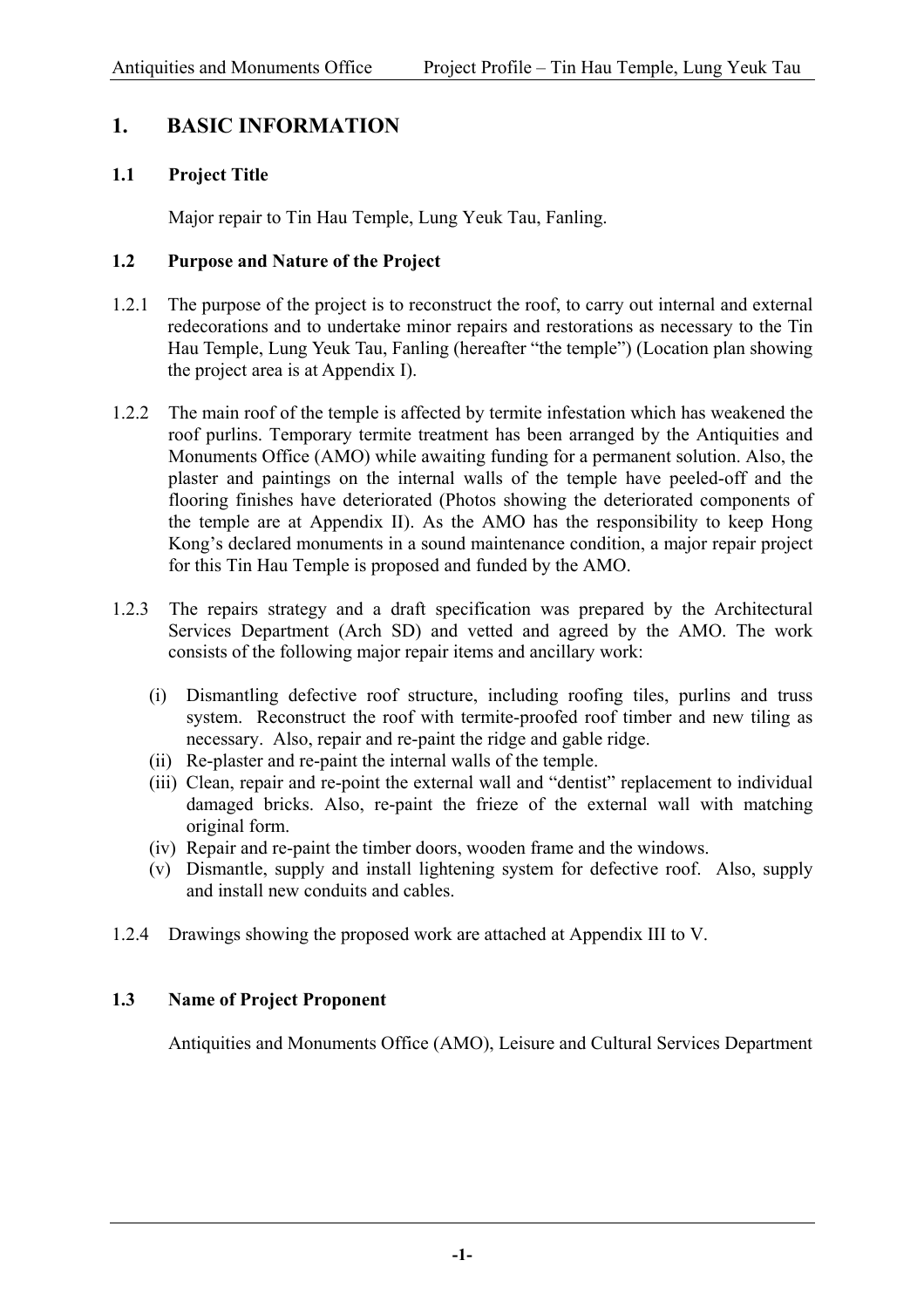#### **1.4 Location of Project**

Tin Hau Temple, Lung Yeuk Tau, Fanling.

#### **1.5 History of Tin Hau Temple**

- 1.5.1 Situated between the Tang Chung Ling Ancestral Hall and Lo Wai, Lung Yeuk Tau, Fanling, the Tin Hau Temple is the main temple in the area. According to the village elders, there was a temple on this earlier than Tang Chung Ling Ancestral Hall,i.e. before 1525, although the present building probably dates from the mid-19<sup>th</sup> Century.
- 1.5.2 This temple is a traditional two-hall building with an internal courtyard and is one of the finest examples of its kind in Hong Kong. The whole building is exquisitely decorated with fine wood carvings, polychrome plaster mounldings, ceramic sculptures and murals of auspicious Chinese motifs, fully reflecting the superb craftsmanship of the olden days. The Main Hall of the temple is devoted to the worship of Tin Hau and her guards, Chin Lei Ngan ("Thousand Li Eyes") and Shun Fung Yi ("Heavenly Wind Ears"). The oldest relics surviving in the temple are two bronze bells which are kept in the east chamber of the Rear Hall.
- 1.5.3 The temple was declared a monument on 15 November 2002. The property is owned by the Tang Clan of Lung Yeuk Tau and is still used for worship and celebrations of tranditonal festivals and ceremonies.

#### **1.6 Number and Type of Designated Project to be covered by the Project Profile**

1.6.1 The proposed work is a designated project under Section Q.1 of Schedule 2, of the Environmental Impact Assessment (EIA) Ordinance because the project will involve building works wholly in an existing site of cultural heritage (namely a Declared Monument).

#### **1.7 Contact Person(s)**

| Mr. Bill Greaves | Senior Projects Manager<br>Antiquities and Monuments Office<br>Phone: 2721 2421<br>Fax: $27216216$<br>Email: wdgreaves@lcsd.gov.hk                  |
|------------------|-----------------------------------------------------------------------------------------------------------------------------------------------------|
| Mr. S.L.LAM      | <b>Senior Property Services Manager</b><br>Architectural Services Department<br>Phone: 2773 2200<br>Fax: 2765 6611<br>Email: $lamslg@archsd.gov.hk$ |

#### **1.8 Estimated Cost**

 $$2.20$  million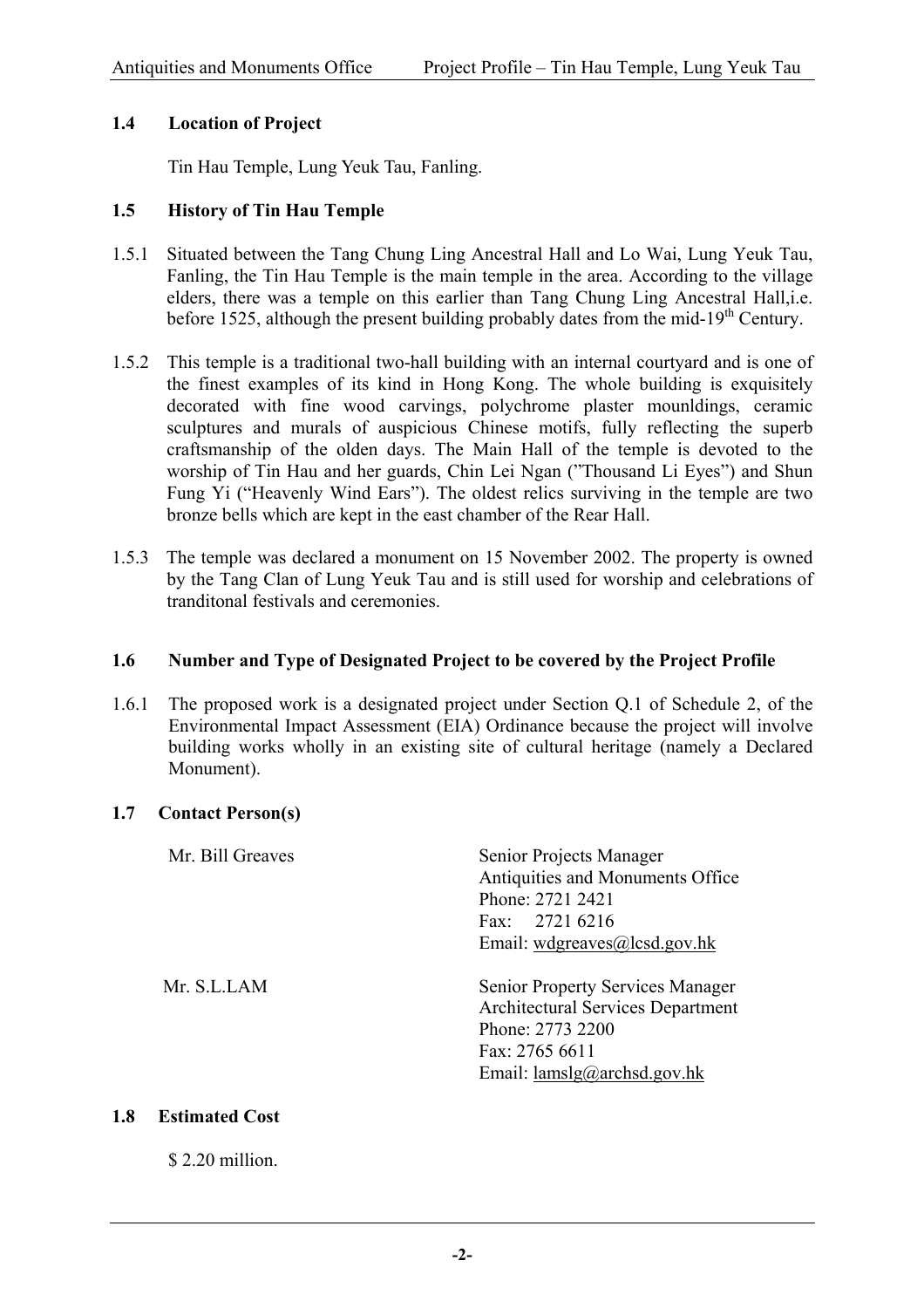## **2. OUTLINE OF PLANNING AND IMPLEMENTATION PROGRAMME**

#### **2.1 Responsibilities of Parties**

- 2.1.1 For this project, AMO is Project Proponent and Client Department who are responsible for funding the project and will also act as the building conservation adviser. AMO has engaged Arch SD as their works agent who will be responsible for project management, contract preparation, site supervision and monitoring. The Tang Clan of Lung Yeuk Tau, who are the owners of the temple, will be consulted at all stages of the project.
- 2.1.2 The works will be undertaken by a specialist contractor ("the Contractor") on the List of Approved Specialist Contractors for Repair and Restoration of Historic Buildings provided by the Environment, Transport and Works Bureau. In addition, the Contractor will be responsible in carrying out the mitigation measures for minimizing the environmental impacts induced by the project.

#### **2.2 Site Survey**

2.2.1 A condition survey of the temple has already been carried out to identify problem areas and has recommended corrective action necessary. The draft specification for the proposed work has been vetted and revised by AMO to check that it fully complies with international conservation standards. Any further environmental requirements specified in the environmental permit would be incorporated into the final specification and tender documents prior to tender action.

#### **2.3 Method of Construction**

2.3.1 As the work involves a historic building, a higher degree of care will be taken in all phases of the work. In particular, the temporary scaffolding will be provided to a high standard to ensure that all sections of the roof will be easily accessible for dismantling and no undue stress will be placed on any damaged materials.

#### **2.4 Partial Reconstruction of the Chinese Tiled Roof**

- 2.4.1 Existing roofing tiles are to be carefully removed and stacked for reuse. New tiles and sound old tiles will then be reused for the retiling of the roof. New tiles will be of matching size, quality and colour to original. Sample of tiles is to be approved before ordering.
- 2.4.2 All new timber is to be the best of its kind, free from worm holes or other defects such as cracks and will be pre-treated with anti-termite solution before fixing in the roof structure.
- 2.4.3 During taking down of rotten or broken timber for replacement or repair, great care is required to take out the built-in section so as not to damage the adjoining plaster work. The Contractor may be required to cut the exposed part of the timber away first and carefully break down the built-in section into pieces by drilling (using only hand-held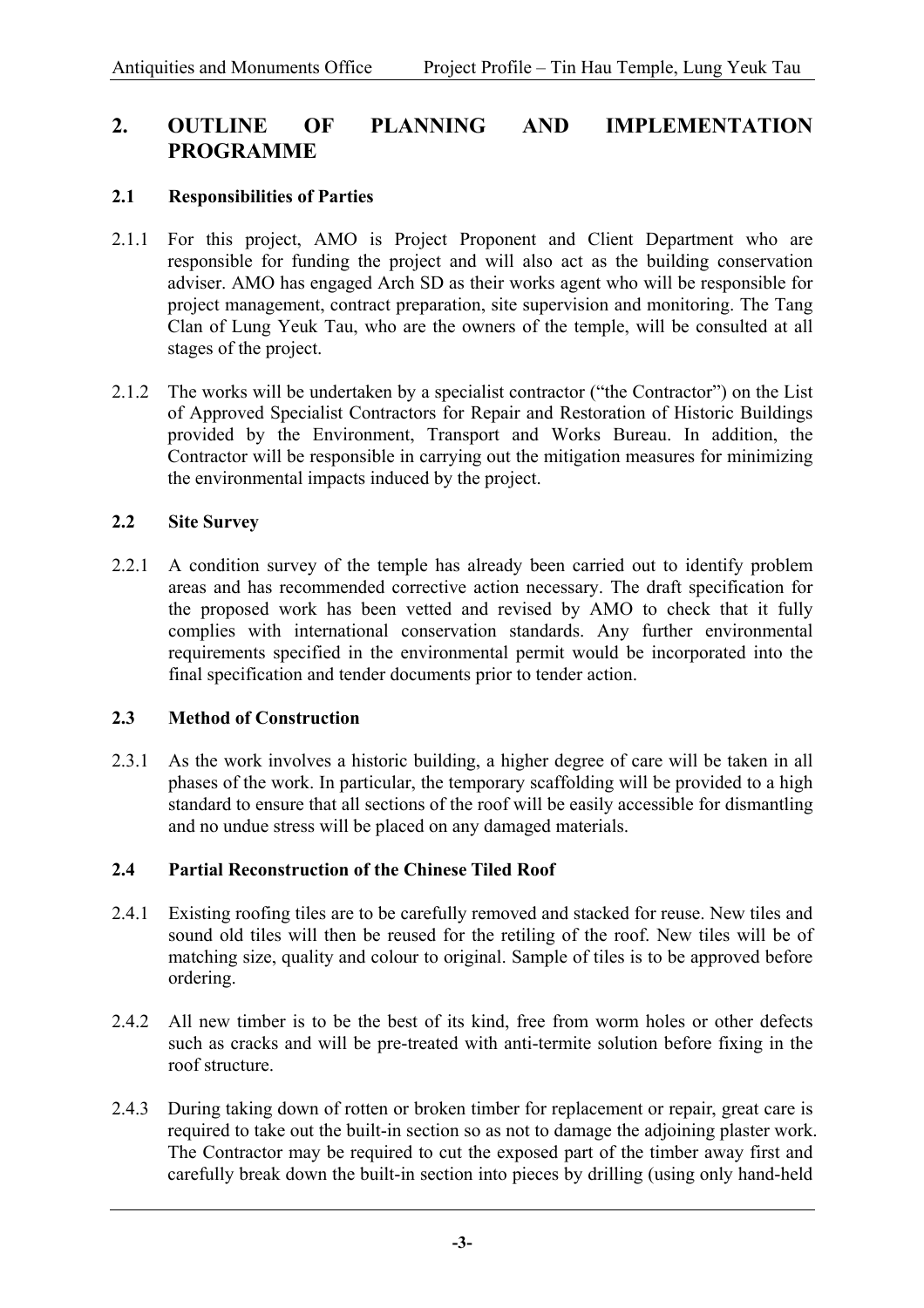powered tools) before taking the section out.

2.4.4 All new timber is pre-treated by the timber-suppliers in their own workshops with approved preservative. Termiticide will be sprayed on the existing and salvaged timber to prevent termite infestation. The works will be conducted by a specialist termite contractor with great cares to avoid negative environmental impacts.

#### **2.5 Replacement of Deteriorated Bricks**

- 2.5.1 Deteriorated bricks include those cracked, broken bricks, worn bricks for more than 3mm depth, and bricks with the hard surface skin worn away. Areas of missing or deteriorated bricks to be replaced by new or salvaged bricks shall be indicated on site to the Contractor by Arch SD and AMO.
- 2.5.2 Replacement of bricks shall be done by "piece-in" method as follows:
	- (i) Areas identified to be replaced including deteriorated bricks, mortar/cement fillings or plaster should be completely taken out without affecting the neighbouring sound bricks.
	- (ii) All existing mortar joint and pointing to be carefully removed to leave a tidy position to receive the piece-in bricks.
	- (iii) Header and tie bricks adhered to both the inner and outer leave of the walls should be completely taken out even though only one side of it may be deteriorated or missing.
	- (iv) The final surface over the replaced area should be flat in relation to the existing surface of the wall.
	- (v) Bricks used for piece-in repair should be in one complete piece with similar colour and dimensions as the existing neighboring bricks and should be laid in the same pattern as the existing.

#### **2.6 Implementation Programme**

The tentative implementation programme (as agreed with the Tang Clan) is as follows:

Pre-contract preparations (i.e. Design, Tender Documents, EIAO, etc) April/2004 to June /2005 On-site Construction Period June/2005 to March /2006

## **3. MAJOR ELEMENTS OF THE SURROUNDING ENVIRONMENT**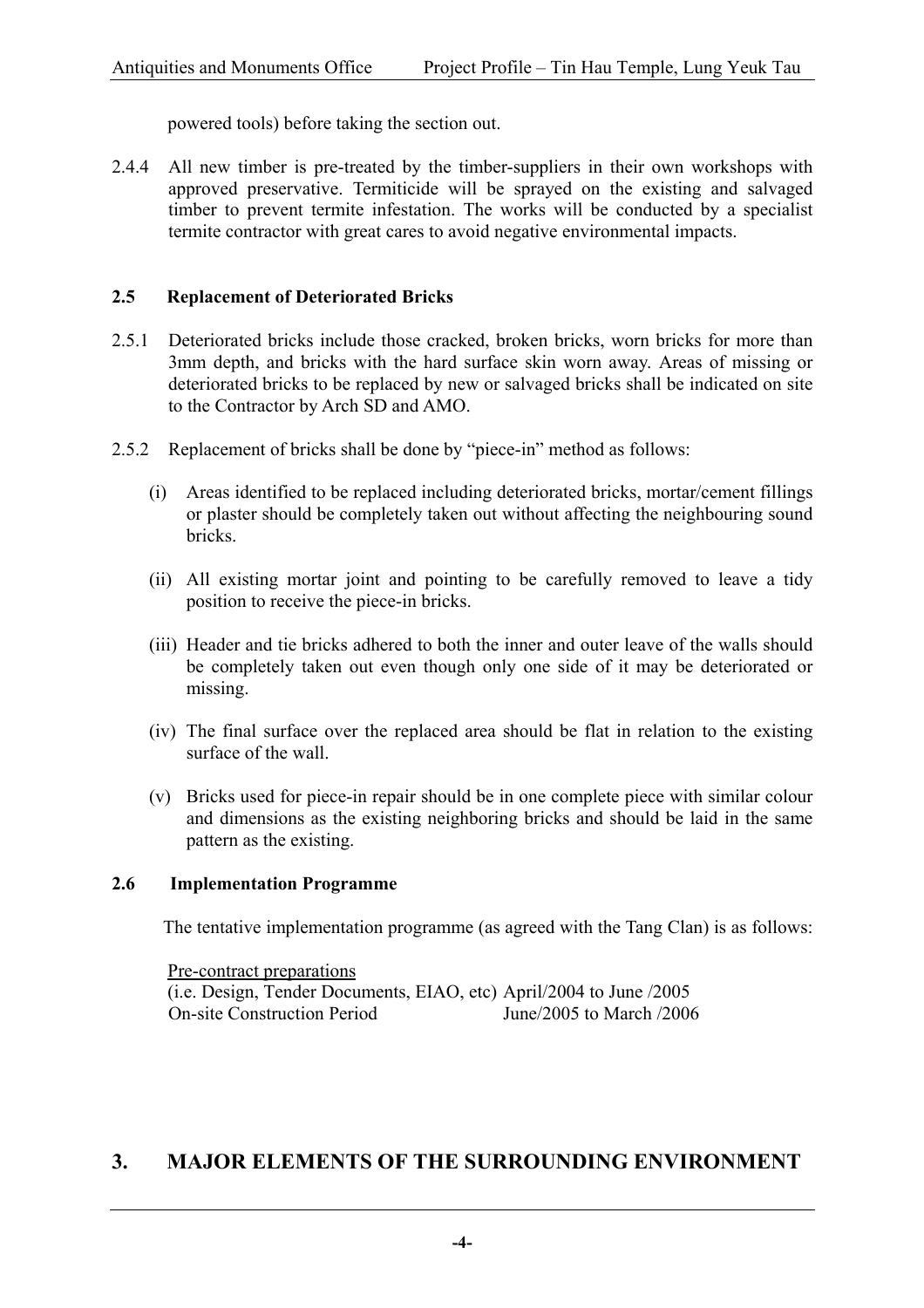- 3.1 The temple, together with the adjoining Tang Chung Ling Ancestral Hall are the most significant landmarks of the Lung Yeuk Tau Heritage Trail which are located in the rural village of Tsz Tong Tsuen, in the wider neighbourhood of Lung Yeuk Tau, Fanling. The surrounding area is scattered with low-rise residential village blocks (*Ding Uk*), the nearest cluster being approx. 15m to the west of the project site. These blocks are considered to be sensitive receivers.
- 3.2 Other buildings close by the site are: a) Tang Chung Ling Ancestral Hall, a declared monument, which is located approx. 10 metres away from the external wall of the temple at its closest point; b) Lo Wai, a well-known walled village whose entrance tower and enclosing walls are declared monuments, is about 40m away.
- 3.3 There are several other historical buildings located along the trail, including Lo Wai, Ma Wat Wai, Shek Lo and Tsung Kyam Church, which are all more than 300m away and therefore not expected to be affected by any adverse environmental impacts caused by the proposed project.
- 3.4 Sui Wan Road is the only vehicular road passing through the site and as it only serves the surrounding villages, the daily traffic usage is rather low.

## **4. POSSIBLE IMPACTS DURING CONSTRUCTION PHASE**

#### **4.1 Cultural Heritage**

- 4.1.1 In this project, the damaged portions of the roof of the temple will be carefully taken down and replaced by matching materials. Special care and attention will be paid for maintaining the historic nature of the temple; therefore all building and painting works are to be carried out in a careful and skilled manner by very experienced artisans only, who will be subject to a high level supervision by staff of AMO and Arch SD to ensure that the works are of the highest standard and the materials are exactly as required.
- 4.1.2 Another declared monument, Tang Chung Ling Ancestral Hall, is located about 10 meters away from the site. The Contractor will be required to take special cares when demolishing the roof of the temple in order to avoid any physical damage to the walls of the ancestral hall with those falling debris. Conditions have been included in the Specification regarding the proposed method of removing the old roof tiles and timber to prevent damage to persons or property on the site.

#### **4.2 Noise**

4.2.1 The distance between the site and the nearest cluster of residential blocks is about 15m -20m, but the only construction noise to be generated will be that from hand-held power tools and hand-held manual tools, so that only minor impacts are anticipated. No heavy power-operated machinery will be involved in this project. As a result, it is believed that the noise impact on the surrounding sensitive receivers may be considered as minimal.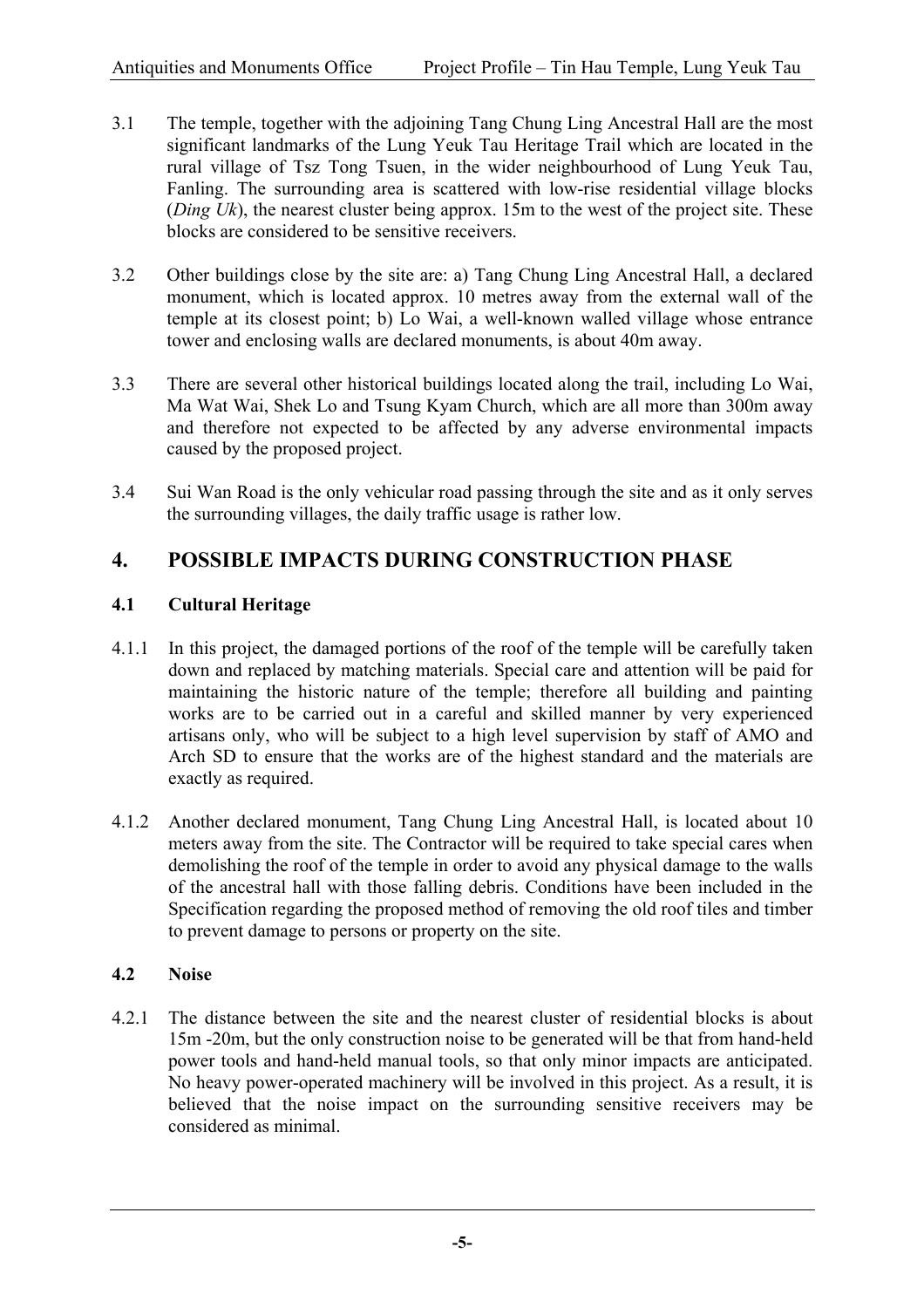#### **4.3 Air Quality**

4.3.1 The problem of dust emission from construction work is expected to be minimal since the demolition of the existing roof and brickwork repairs will be carried out by either hand-held power tools or hand-held manual tools. The amount of dust generated is expected to be low and will be controlled with good site management as well as dust reduction measures that are incorporated in the specification.

#### **4.4 Traffic Impacts**

4.4.1 Some traffic impacts on the nearby feeder roads, such as Sui Wan Road, will be inevitable as lorries will need to transport construction materials to and from the site, including timber, bricks, building waste, etc. Yet these impacts are considered to be very limited and the project is quite short in duration.

#### **4.5 Solid Waste**

- 4.5.1 During the working period, about 18 cubic metres of construction and demolition waste (C&D waste) may be produced, including cement mortar, roof timbers, roof tiles and wall plaster. Any sound roof tiles and roof timbers should be retained on-site for reuse after inspection by experts from Arch SD and AMO. Those unwanted C&D waste will be removed off site promptly and transported to the statutory landfill sites. The guidelines concerning temporary storage and proper disposal of C&D waste will be strictly monitored. Therefore, no significant impact due to the generation and disposal of the limited and non-toxic solid waste is expected from the works.
- 4.5.2 Spent chemicals from any waste termiticide and normal domestic detergent will be handled, stored and disposed of in accordance with the Waste Disposal Ordinance. Where necessary, the hotline (2755 3554) for chemical waste control and chemical waste disposal will be contacted for enquiry on technical requirements for handling chemical wastes. Any waste termiticide should be carefully returned to its container and taken back to the Contractor's workshop for filtering and future reuse. In view of the cost of the termiticide, the waste chemical is not expected to exceed 1 litre in total.

#### **4.6 Spoil Water**

4.6.1 Spoil water is likely to be generated from washing down the brick walls, granite columns and the floors using a mild detergent and fresh water solution. Such waste water will be no more harmful than normal domestic waste water; however it will be filtered before discharge to remove any pieces of waste materials that may block up the drains. The quantity of waste water generated is not expected to exceed 100 litres per day. Also, all the effluent discharge from the site will be subject to the Water Pollution Control Ordinance.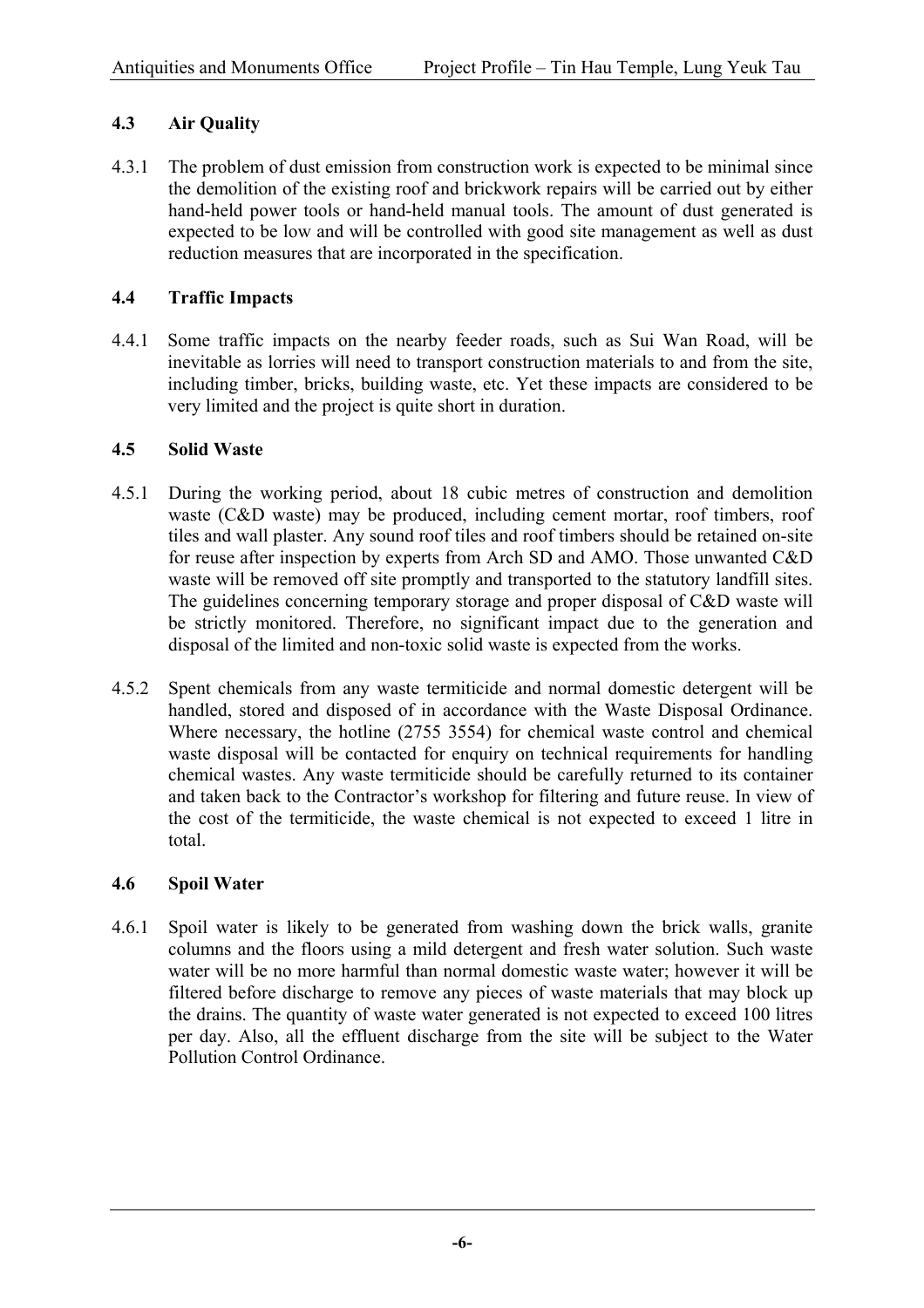#### **4.7 Dangerous Goods**

4.7.1 No designated dangerous goods are involved in the project.

#### **4.8 Ecological Impact**

- 4.8.1 There are no trees either within the project site or close enough to the site to be damaged by the intended works. No landscaping issues therefore are expected to arise on this occasion.
- 4.8.2 Regarding possible bats within the roof space, representatives from Agriculture, Fisheries and Conservation Department (AFCD) and experts of Kadoorie Farm and Botanical Garden Corporation (KFBG) have already visited the site with AMO's staff and have reported that no signs of bird nests or bat roosts could be found within the temple.
- 4.8.3 In view of the above, it is believed that the project would induce little or zero disturbance to the surrounding wildlife.

## **5. ENVIRONMENTAL PROTECTION MEASURES TO BE INCORPORATED IN THE DESIGN**

#### **5.1 Measures to Minimize Environmental Impacts**

5.1.1 From the above section, it is assessed that noise, air quality, traffic, solid waste and spoil water arising from the project are minimal. At the same time, standard mitigation measures in accordance with the latest version of "Recommended Pollution Control Clauses for Construction Contracts" will be adopted for further reducing the environmental impacts.

#### **5.2 Cultural Heritage**

#### 5.2.1 Antiquities and Monuments Ordinance

According to the Section 6(1) of the Antiquities and Monuments Ordinance (Cap. 53): "no person shall demolish, remove, conduct, deface or interfere with a monument, unless a permit is granted. As the Tin Hau Temple is a declared monument, the required permit will be obtained from the Antiquities Authority before any work may commence on-site. Any person who contravenes Section 6(1) shall be guilty of an offence and shall be liable on conviction to a fine of \$100,000 and imprisonment for 1 year."

A permit will be applied from the Antiquities Authority in the usual way and the contractor and all parties invloved will comply with any requirements made under the terms of the permit.

#### 5.2.2 Standard of Workmanship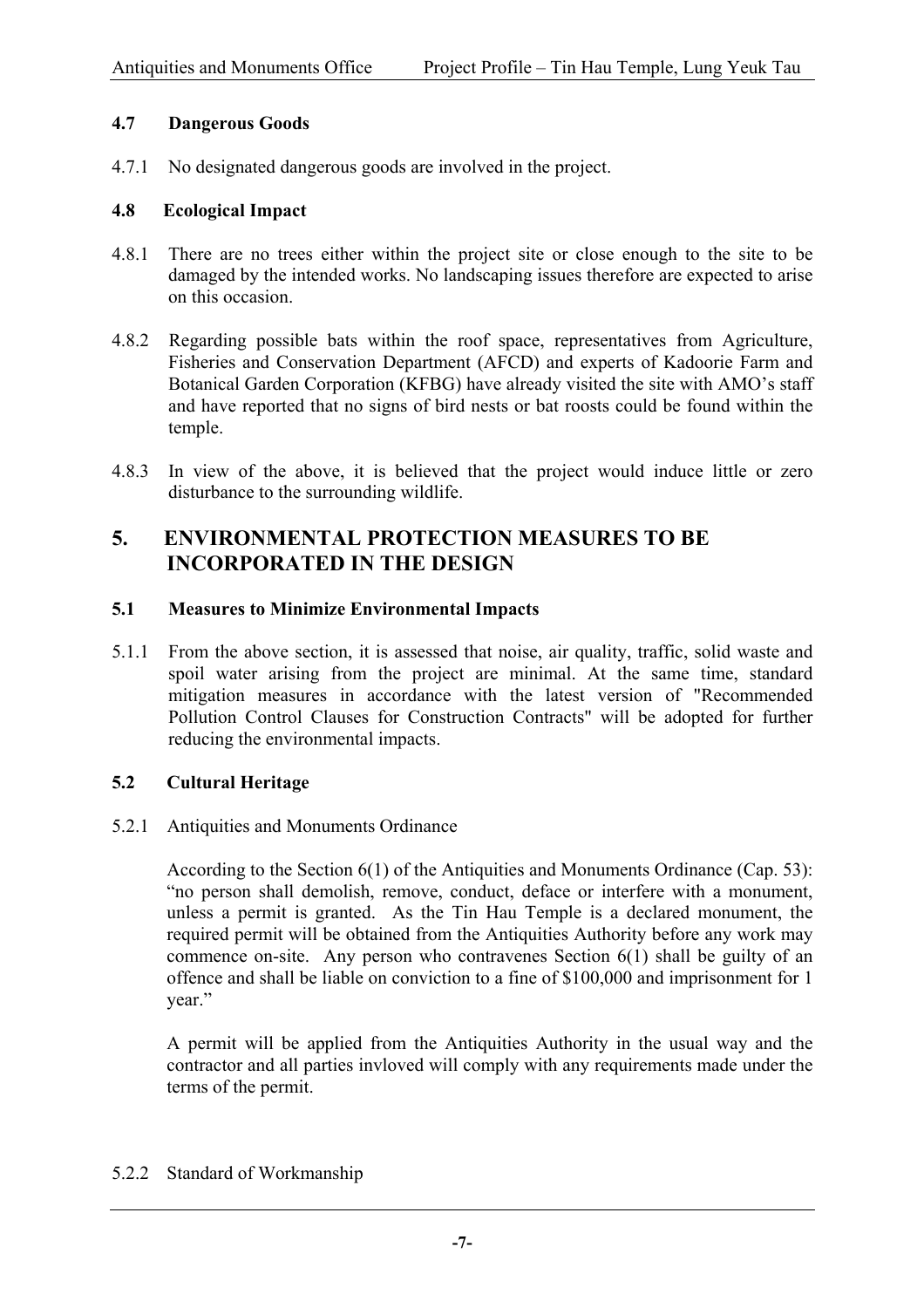- *5.2.2.1* All works to be carried out shall match the original design and care has to be taken to trace from the existing building what the original construction should be or should have been, including materials, dimensions and colours etc..
- *5.2.2.2* On completion of the works, the new building works and paintworks should not appear too obvious and for this reason all colours for painting and all materials employed must be approved by the Arch S D and AMO before use.
- *5.2.2.3* The Contractor is required to employ experienced craftsmen and artists to reconstruct missing or damaged or deteriorated elements of the building where no similar elements can be found.
- *5.2.2.4* The Contractor is required to keep a record of methods and materials adopted in this project while the format of the record should be accepted by the Arch SD and AMO. A copy of the record will be given to AMO for future maintenance purposes.
- *5.2.2.5* The record shall contain the types of materials used (including common names and technical names), area of application, mix proportion, method of mix, method of application etc., to allow future maintenance with the same materials and methods.

#### **5.3 Noise**

- 5.3.1 Demolition of the existing roof by hand-held power tools will cause slight amount of noise nuisance during the initial stage of the project. In view of the distance between the site and the sensitive receivers (approx. 15m to 20 m away from the project site) and that no heavy power-operated machinery will be involved, it is believed that the anticipated noise level will be very low.
- 5.3.2 For further reducing the noise disturbance, appropriate mitigation measures will be implemented to control noise level within an acceptable limit as stipulated under Noise Control Ordinance, EIAO and other relevant regulations during the construction, such as the use of quieter tools, proper maintenance of plant and good working practices.
- 5.3.3 No construction works will be carried out during 7 p.m. to 7 a.m. and any time on Sundays and General Holidays; as a result, there will not be any noise generated during these sensitive hours.

## **5.4 Air Quality**

5.4.1 Air pollution will not be allowed to cause a major impact, as only a small amount of dust will arise from the demolition works during the taking down of the roof and during brick wall repairs. In addition, the Air Pollution Control (Construction Dust)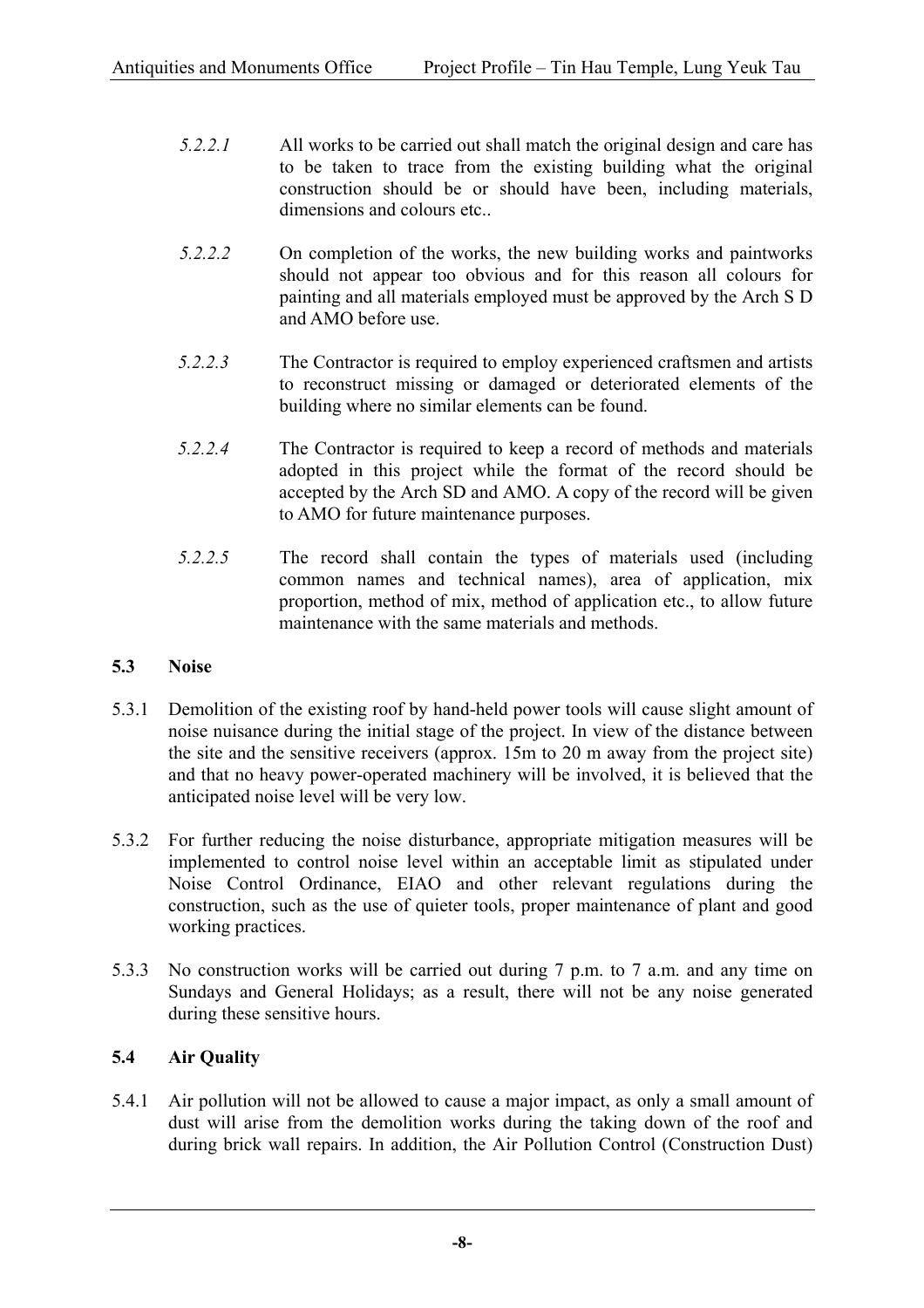Regulation will be strictly followed and monitored. The following mitigation measures will be carried out:

- (i) Avoid free falling of debris while roof material is being removed and dismantled. Baskets or similar containers shall be used to carry such material from the roof to ground level for proper disposal.
- (ii) Regularly dampen the floor with clean water to avoid spread of dust during the hacking-up and removing of the existing floor finishing.
- (iii) Spray the debris with clean water so that it remains damp before it is carted away. In addition, water will be continuously sprayed on the surface where any drilling, cutting or other small-scale breaking operation is carried out by using hand-held power tools.

#### **5.5 Solid Waste**

5.5.1 About 18 cubic metres of C&D waste would be produced from the demolition or site clearance (i.e. broken clay tiles, roof timber, old clay bricks, cement mortar, plaster, etc.). After sorting out those that can be re-used, all the unwanted C&D waste will be removed from the site to the statutory landfill sites. Moreover, all the C&D waste will be handled and disposed of in accordance with the Waste Disposal Ordinance; as a result, the environmental impact from waste disposal is minimal.

#### **5.6 Water Quality**

5.6.1 When cleaning the brick walls, columns and the floor as well as carrying out small scale brickwork repair, spoil water would be produced. Such spoil water will be filtered before discharge into drains. Also, the Water Pollution Control Ordinance would be strictly monitored for discharging such waste water from the site. Moreover, there are no water sources in the vicinity of the site that would be impacted or affected by the project.

#### **5.7 Further Environmental Implications**

#### **Severity, Distribution and Duration of Environmental Effects**

5.7.1 The possible severity, distribution and duration of environmental effects and further implications are summarised below:

| Impact      | <b>Effects</b>                         | <b>Severity</b> | <b>Distribution</b> | <b>Duration</b> |
|-------------|----------------------------------------|-----------------|---------------------|-----------------|
| Cultural    | Enhance the condition and              | Beneficial      | Project Site only   | Long-term       |
| Heritage    | attractiveness of the temple           |                 |                     |                 |
| Noise       | Noise nuisance from demolition Minimal |                 | Project Site only   | About 3 months  |
|             | and clearance works                    |                 |                     |                 |
| Air Quality | Dust generated from demolition Minimal |                 | Project Site only   | About 3 months  |
|             | works and construction activities      |                 |                     |                 |
| Solid Waste | Handling and disposal of about Minimal |                 | Project Site only   | About 3 month   |
|             | $20m3$ of demolished building          |                 |                     |                 |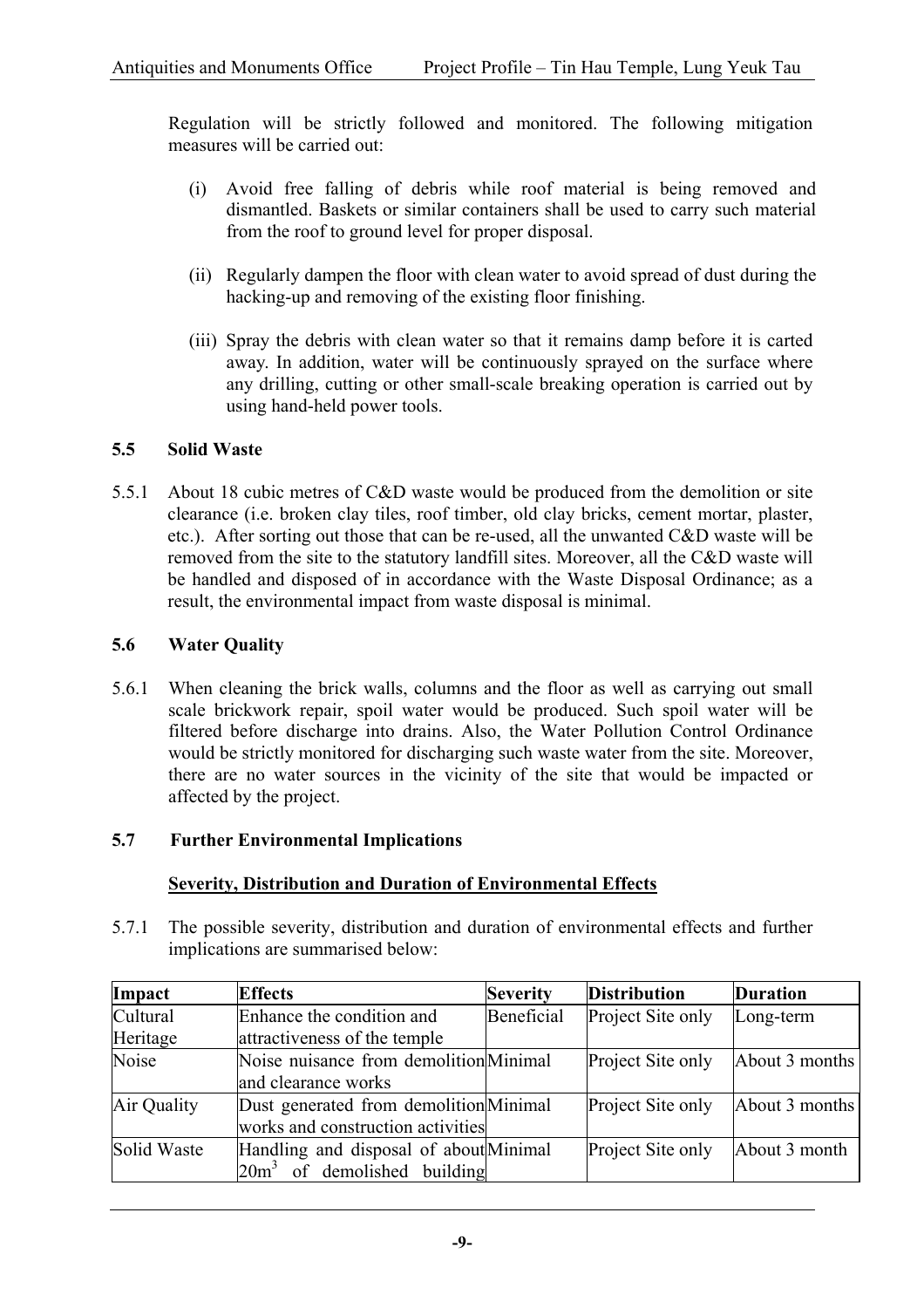| Impact               | <b>Effects</b>                                                                                             | <b>Severity</b> | <b>Distribution</b> | <b>Duration</b> |
|----------------------|------------------------------------------------------------------------------------------------------------|-----------------|---------------------|-----------------|
|                      | material                                                                                                   |                 |                     |                 |
| <b>Water Quality</b> | Discharging approx. 100 litres Minimal<br>of spoil water into drains with<br>appropriate filtering process |                 | Project Site only   | About 3 months  |
| Traffic              | Lorries to and from work site                                                                              | Minimal         | Sui Wan Road        | About 3 months  |

#### **5.8 Public Consultation**

- 5.8.1 Regular progress meeting will be held among the Tang Clan of Lung Yeuk Tau, Arch SD, AMO and the Contractor. As the temple is one of the most attractive tourism spots at the Lung Yeuk Tau Heritage Trail, the Contractor will be urged to complete the project on time.
- . 5.8.2 The local villagers have long urged the government to undertake this project and therefore strongly support its urgent completion. It is also understood that they are willing to tolerate reasonable disturbance during the construction period providing the level is minimal and appropriate mitigation measures will be adopted.
- 5.8.3 The Antiquities Advisory Board have been informed of the proposed project and they strongly support the proposal

#### **5.9 Monitoring**

5.9.1 In view of the small scale of this project, limited monitoring procedures are proposed to be adopted and the following parties will be responsible for monitoring operations:

#### Arch SD as Project Architect:

- ? to ensure that the general aspects of environmental quality will comply with the project requirements:
- ? supervise the Contractor to ensure that the requirements in the Project Profile are fully complied with;
- ? instruct the Contractor when action is required to reduce or prevent any impacts;
- ? bring to the attention of AMO any complaints received with regard to any environmental aspects of the project; and
- ? on completion of the project to prepare a summary of the environmental performance of the Contractor.

#### AMO as Conservation Architect

- ? to ensure the quality of the conservation aspects of the project are carried out to the highest possible standard, with the co-operation of the Project Architect; and
- ? to effectively and speedily deal with any complaints on environmental performance referred by the Project Architect.

#### **5.10 History of Similar Projects**